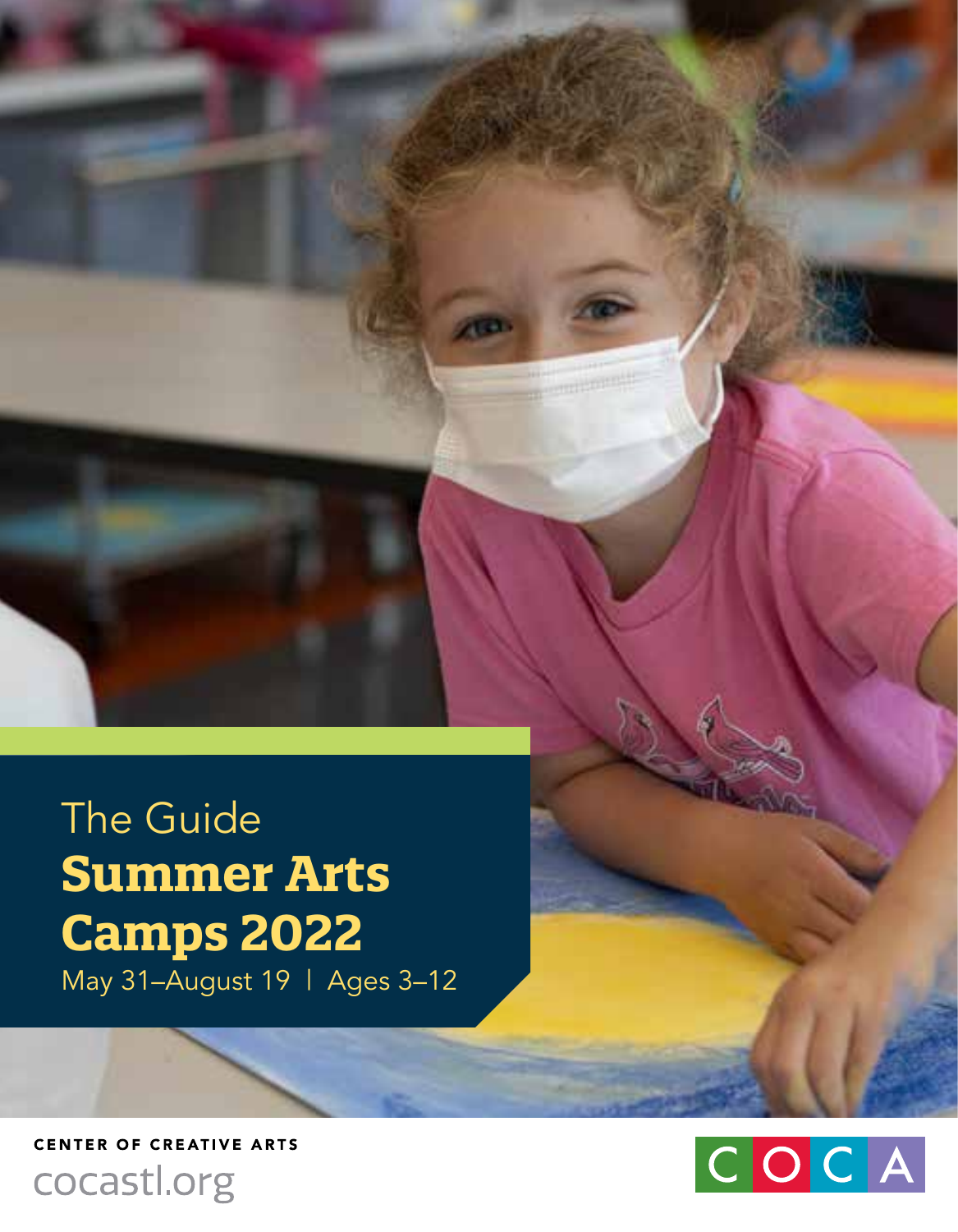#### MAY 31–JUNE 3 (no camp on may 30)

| <b>AGES</b> | <b>TIME</b> | CODE  | <b>TITLE</b>            | P               |
|-------------|-------------|-------|-------------------------|-----------------|
| $3 - 5$     | AM          | 23047 | Jungle Jammin'          | 13              |
| $3 - 5$     | AM          | 23051 | Sidekick Stars          | 14              |
| $4 - 5$     | PM          | 23046 | In the Garden           | 16              |
| $4 - 5$     | PM          | 23048 | Magic Trunk             | 16              |
| $6 - 7$     | AM          | 22077 | Circus Circus           | 22              |
| $6 - 7$     | AM          | 22080 | PopNation               | $\overline{29}$ |
| $6 - 7$     | AM          | 22089 | Calder Creation         | 21              |
| $6 - 7$     | AM          | 22090 | Garden Art              | 25              |
| $6 - 7$     | PM          | 22097 | Creating Bluey          | 23              |
| $6 - 7$     | PM          | 22098 | Hip-Hop Basics          | 25              |
| $6 - 7$     | PM          | 22100 | Ice Cream Camp          | 25              |
| $8 - 10$    | AM          | 22081 | Open Mic                | 45              |
| $8 - 10$    | AM          | 22085 | <b>Fashion Makeover</b> | 39              |
| $8 - 10$    | AM          | 23045 | Global Art Explorer     | 41              |
| $8 - 10$    | PM          | 23042 | Circus COCA             | 37              |
| $8 - 10$    | PM          | 23041 | A Play A Day            | 34              |
| $8 - 10$    | PM          | 23049 | Magical Magritte        | 43              |
| $8 - 10$    | <b>FULL</b> | 23044 | Girls Rock              | 40              |
| $11 - 13$   | AM          | 23043 | Decked Out Donuts       | 51              |
| $11 - 13$   | PM          | 23050 | Movie Magic*            | 54              |
| $12 - 18$   | AM          | 22086 | Hip-Hop*                | 57              |
| $12 - 18$   | PM          | 22093 | Out of the Darkness*    | 57              |
| $12 - 18$   | PM          | 22101 | Deck Design*            | 56              |
| $14 - 18$   | AM          | 22084 | Computer Animation*     | 60              |
|             |             |       |                         |                 |

#### JUNE 6–10

| <b>AGES</b>           | <b>TIME</b> | CODE  | <b>TITLE</b>                                    | P               |
|-----------------------|-------------|-------|-------------------------------------------------|-----------------|
| $3 - 5$               | AM          | 23032 | Icky Sticky Fun                                 | 13              |
| $3 - 5$               | AM          | 23035 | <b>Minion Madness</b>                           | 13              |
| $4 - 5$               | <b>PM</b>   | 23040 | Summer in a Suitcase                            | 19              |
| $6 - 7$               | AM          | 23033 | Little Dancers                                  | 27              |
| $6 - 7$               | AM          | 23024 | Class Clown                                     | 22              |
| $6 - 7$               | AM          | 23023 | Casa Madrigal                                   | $\overline{2}2$ |
| $6 - 7$               | AM          | 23030 | Fly Away                                        | 24              |
| $6 - 7$               | <b>PM</b>   | 23025 | <b>Claymation Basics</b>                        | 23              |
| $6 - 7$               | <b>PM</b>   | 22161 | Draw, Paint, Print                              | 24              |
| $6 - 7$               | <b>PM</b>   | 22167 | Sew Fabulous                                    | 29              |
| $6 - 7$               | <b>PM</b>   | 23022 | Birdhouse & Fairy House Fun                     | 21              |
| $6 - 7$               | <b>FULL</b> | 23037 | Pop Divas                                       | 29              |
| $8 - 10$              | AM          | 23028 | Demo Creation                                   | 38              |
| $8 - 10$              | AM          | 23027 | Comic Books & Graphic Novels                    | 37              |
| $8 - 10$              | AM          | 23034 | <b>Magnificent Mosaics</b>                      | 44              |
| $8 - 10$              | AM          | 22151 | <b>Fashion Design Basics</b>                    | 39              |
| $8 - 10$              | PM          | 23029 | Flip O Rama                                     | 40              |
| $8 - 10$              | PM          | 22158 | Jewelry Jazz                                    | 42              |
| $8 - 10$              | <b>PM</b>   | 22160 | Dance, Dance, Dance                             | 38              |
| $8 - 10$              | PM          | 23031 | <b>Hocus Pocus</b>                              | 41              |
| $8 - 10$              | <b>PM</b>   | 23026 | COCAclue                                        | 37              |
| $11 - 13$             | AM          | 23038 | Secret Ingredient*                              | 54              |
| $11 - 13$             | AM          | 22150 | Video How To: Stage Makeup*                     | $\overline{55}$ |
| $11 - 13$             | <b>PM</b>   | 23039 | Stage Makeup 2*                                 | 55              |
| $11 - 14$             | <b>FULL</b> | 23036 | Open Musical: High School Musical <sup>*+</sup> | $\overline{54}$ |
| $12 - 18$             | AM          | 22143 | Screenwriting*                                  | 58              |
| $12 - 18$             | <b>PM</b>   | 22153 | Indie Music 2*                                  | 57              |
| $12 - 18$             | PM          | 22162 | Land to Table*                                  | 57              |
| <b>INTENSIVE FULL</b> |             | 22147 | Ballet & Contemporary Intensive <sup>*+</sup>   | 62              |
|                       |             |       |                                                 |                 |

| <b>AGES</b> | <b>TIME</b>     | CODE  | <b>TITLE</b>                       | P               |
|-------------|-----------------|-------|------------------------------------|-----------------|
| $3 - 5$     | AM              | 22171 | Superhero Pet Parade               | 14              |
| $3 - 5$     | AM              | 22988 | Dreaming BIG                       | 12              |
| $4 - 5$     | PM              | 22992 | Ob-la-di, Ob-la-da                 | 17              |
| $6 - 7$     | AM              | 22994 | Spies & Secret Agents              | 30              |
| $6 - 7$     | AM              | 22170 | <b>Broadway Blockbusters</b>       | $\overline{21}$ |
| $6 - 7$     | AM              | 22991 | Move It                            | $\overline{27}$ |
| $6 - 7$     | AM              | 22182 | Balloons, Bubbles & Juggling Balls | $\overline{20}$ |
| $6 - 7$     | <b>PM</b>       | 22185 | Happy Feet                         | $\overline{25}$ |
| $6 - 7$     | <b>PM</b>       | 22990 | <b>Legomation Basics</b>           | 26              |
| $6 - 7$     | PM              | 22983 | All Dolled Up                      | $\overline{20}$ |
| $6 - 7$     | PM              | 22993 | Play with Your Food                | 29              |
| $6 - 7$     | <b>PM</b>       | 22194 | Clones, Aliens & Jedi              | 23              |
| $8 - 10$    | AM              | 22986 | Creature Feature                   | 38              |
| $8 - 10$    | AM              | 22174 | Fashion Design Basics              | 39              |
| $8 - 10$    | AM              | 22987 | Culinary Road Trip                 | $\overline{38}$ |
| $8 - 10$    | AM              | 22178 | Camp Africa                        | $\overline{36}$ |
| $8 - 10$    | AM              | 22180 | Manga Go                           | 44              |
| $8 - 10$    | PM              | 22989 | Kid Me!                            | $\overline{43}$ |
| $8 - 10$    | <b>PM</b>       | 22184 | Rap & Rhyme                        | 45              |
| $8 - 10$    | PM              | 22191 | <b>Tinker Time</b>                 | 48              |
| $8 - 10$    | PM              | 22984 | Animation                          | 34              |
| $8 - 10$    | PM              | 22197 | Blowin' in the Wind                | 35              |
| $11 - 13$   | AM              | 22176 | Impressionist Inspiration*         | 52              |
| $11 - 13$   | PM              | 22193 | Camp Africa*                       | 51              |
| $11 - 13$   | <b>FULL</b>     | 22985 | Costume Design: HS Musical*        | 51              |
| $12 - 18$   | AM              | 22179 | The COCA Improv Project*           | 59              |
| $12 - 18$   | $\overline{PM}$ | 22190 | Classic Combat Scenes*             | 56              |
|             |                 |       | JUNE 21-24 (NO CAMP ON JUNE 20)    |                 |
| <b>AGES</b> | <b>TIME</b>     | CODE  | <b>TITLE</b>                       | P               |
| $3 - 5$     | AM              | 22998 | <b>Broadway Stars</b>              | 12              |
| $3 - 5$     | AM              | 22997 | <b>Blast Off</b>                   | $\overline{12}$ |
| $4 - 5$     | <b>PM</b>       | 23007 | <b>OOPs</b>                        | 18              |
| $4 - 5$     | PM              | 22235 | Unicorn Adventures                 | 19              |
| $6 - 7$     | AM              | 22999 | Circus Circus                      | 22              |
| 6–7         | AM              | 23009 | Sing Change                        | 29              |
| $6 - 7$     | AM              | 22217 | Squish Splat                       | 30              |
| $6 - 7$     | AM              | 23001 | Disney Dreamers                    | 23              |
| $6 - 7$     | AM              | 22996 | Art Explosion                      | 20              |
| $6 - 7$     | PM              | 23006 | One Minute Movies                  | $\overline{28}$ |
| $6 - 7$     | PM              | 22241 | Hip-Hop Basics                     | 25              |
| $6 - 7$     | PM              | 23011 | Wakanda & Me                       | $\overline{32}$ |
| $6 - 7$     | <b>FULL</b>     | 22210 | Lullaby of Broadway                | 27              |
| $8 - 10$    | AM              | 23004 | iPad Movie Making                  | 42              |
| $8 - 10$    | AM              | 22215 | Sew Fabulous                       | 46              |
| $8 - 10$    | AM              | 22220 | <b>Street Dance</b>                | 47              |
| $8 - 10$    | AM              | 23005 | Lava & Lasers                      | 43              |
| $8 - 10$    | AM              | 22230 | Stage Makeup                       | 46              |
| $8 - 10$    | PM              | 23000 | Circus COCA                        | $\overline{37}$ |
| $8 - 10$    | PM              | 22233 | Rock the House                     | 46              |
| $8 - 10$    | PM              | 22237 | Going Gaga                         | 41              |
| $8 - 10$    | <b>PM</b>       | 23003 | Ice Cream Camp                     | 42              |

8-10 PM 22240 COCA Sketch Comedy 37 8–10 PM 22706 1 Ingredient, 3 Ways at Dierbergs 44<br>8–10 FULL 22227 Superhero Movie Making 2 47 8-10 FULL 22227 Superhero Movie Making 2 47<br>11-13 AM 22995 Animation & Live Action\* 50 AM 22995 Animation & Live Action<sup>\*</sup>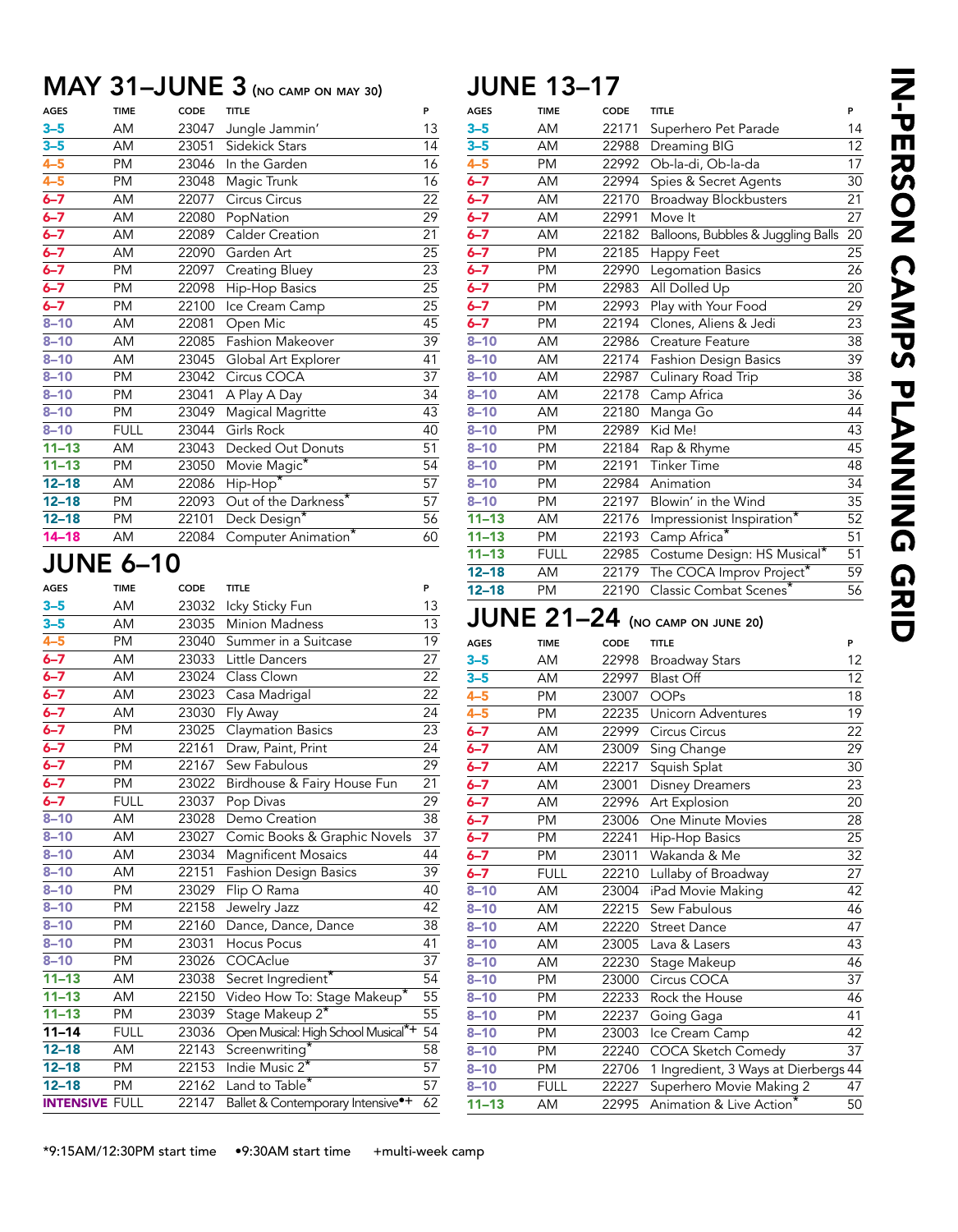|                       |             |       | <b>JUNE 21-24</b> (NO CAMP ON JUNE 20)              |                 |
|-----------------------|-------------|-------|-----------------------------------------------------|-----------------|
| <b>AGES</b>           | <b>TIME</b> | CODE  | <b>TITLE</b>                                        | P               |
| $11 - 13$             | <b>FULL</b> | 23002 | Horror Musicals*                                    | 52              |
| $12 - 18$             | <b>FULL</b> | 23008 | Passport Spain*                                     | 58              |
| $12 - 18$             | PM          | 22244 | Eco-Art*                                            | 56              |
| $14 - 18$             | AM          | 22216 | Actor's Toolbox*                                    | 60              |
| $14 - 18$             | PM          | 22238 | Spoken Word Slam <sup>*</sup>                       | 61              |
| <b>JUNE 27-JULY</b>   |             |       | 1                                                   |                 |
|                       |             |       |                                                     |                 |
| <b>AGES</b>           | <b>TIME</b> | CODE  | <b>TITLE</b>                                        | P               |
| $3 - 5$               | AM          | 22249 | Island Hopping                                      | 13              |
| $3 - 5$               | AM          | 23012 | Circus Stars                                        | 12              |
| $4 - 5$               | PM          | 22262 | Earth Savers                                        | 16              |
| $4 - 5$               | PM          | 23017 | Pop Star Super Star                                 | 18              |
| $6 - 7$               | AM          | 22248 | Singing in Style                                    | 29              |
| $6 - 7$               | AM          | 23021 | Young Illustrator                                   | 32              |
| $6 - 7$               | AM          | 23014 | Garden Art                                          | $\overline{25}$ |
| $6 - 7$               | PM          | 22264 | More Than a T-Shirt                                 | 27              |
| $6 - 7$               | PM          | 23016 | Plain Paper Planes & Planets                        | 28              |
| $6 - 7$               | PM          | 22266 | Bibbidi-Bobbidi-Boo                                 | 21              |
| $6 - 7$               | PM          | 23015 | Into the Unknown                                    | 26              |
| $6 - 7$               | <b>FULL</b> | 23019 | Superhero Movie Making 1                            | 30              |
| $8 - 10$              | AM          | 23020 | This Is the Way                                     | 47              |
| $8 - 10$              | AM          | 22252 | Fundamentals of Costume Design                      | $\overline{37}$ |
| $8 - 10$              | AM          | 22254 | Go Van Gogh                                         | 41              |
| $8 - 10$              | AM          | 22257 | Video How To: Dance Moves                           | 48              |
| $8 - 10$              | <b>PM</b>   | 22261 | Speak UP                                            | 46              |
| $8 - 10$              | PM          | 22268 | One Ingredient, Three Ways                          | 44              |
| $8 - 10$              | <b>PM</b>   | 23018 | Shakespeare's Magic                                 | 46              |
| $8 - 10$              | <b>PM</b>   | 22272 | Plein-Aire Drawing & Painting Basics45              |                 |
| $8 - 10$              | <b>FULL</b> | 22258 | Broadway Big Top                                    | 36              |
| $9 - 10$              | <b>FULL</b> | 23013 | First Musical: Annie Kids <sup>•+</sup>             | 40              |
| $11 - 13$             | AM          | 22253 | $N$ ewsmakers*                                      | 54              |
| $11 - 13$             | AM          | 22256 | Acting for the Camera*                              | 56              |
| $11 - 13$             | PM          | 22267 | Artist Toolbox <sup>*</sup>                         | 50              |
| $14 - 18$             | <b>FULL</b> | 22255 | What Baking Can Do*                                 | 61              |
| <b>INTENSIVE FULL</b> |             | 22259 | Leading Ladies Leadership Intensive <sup>®</sup> 62 |                 |
| JULY 5–8              |             |       | (NO CAMP ON JULY 4)                                 |                 |
| <b>AGES</b>           | <b>TIME</b> | CODE  | <b>TITLE</b>                                        | P               |
| $3 - 5$               | AM          | 22976 | Folktales & Fairy Dances                            | 12              |
| $3 - 5$               | AM          | 22278 | Zip, Chug, Zoom                                     | 15              |
| $4 - 5$               | PM          | 22979 | More Than a Box                                     | 17              |
| $4 - 5$               | PM          | 22292 | Circle of Life                                      | 16              |
| $6 - 7$               | AM          | 22279 | <b>Cartooning Character Creations</b>               | 22              |
| $6 - 7$               | AM          | 22982 | The Power of Princesses                             | $\overline{31}$ |
| $6 - 7$               | AM          | 22285 | Junior Prankster                                    | 26              |
| $6 - 7$               | AM          | 22288 | iPad Movie Basics                                   | 26              |
| $6 - 7$               | <b>PM</b>   | 22290 | <b>Musical Moves</b>                                | 28              |
| 6–7                   | <b>PM</b>   | 22975 | <b>Fashion First</b>                                | 24              |
| $6 - 7$               | PM          | 22974 | Colorful World                                      | 23              |
| $6 - 7$               | <b>PM</b>   | 22298 | Batman & Beyond                                     | 20              |
| $8 - 10$              | AM          | 22280 | To Dye For                                          | 48              |

| $8 - 10$              | <b>PM</b>   | 22295 | <b>Fundamentals of Stage Combat</b>       | 40 |
|-----------------------|-------------|-------|-------------------------------------------|----|
| $8 - 10$              | <b>PM</b>   | 22972 | Beet It                                   | 35 |
| $8 - 10$              | PM          | 22978 | iPad Music Making                         | 42 |
| $8 - 10$              | PM          | 22973 | Chalk Drawings & Street Art               | 36 |
| $11 - 13$             | AM          | 22977 | Fundamentals of Hip-Hop*                  | 52 |
| $11 - 13$             | AM          | 22981 | Stage Combat*                             | 55 |
| $11 - 13$             | <b>PM</b>   | 22299 | Kid Me $2^*$                              | 53 |
| $11 - 13$             | <b>PM</b>   | 22970 | Art of the Silhouette'                    | 50 |
| $12 - 18$             | AM          | 22289 | Knitbombing, Street Art & Graffiti*       | 57 |
| $12 - 18$             | PM          | 22300 | Spoken Word Slam*                         | 58 |
| <b>INTENSIVE FULL</b> |             | 22971 | Ballet Studio Jr. Intensive <sup>*+</sup> | 62 |
| <b>JULY 11-15</b>     |             |       |                                           |    |
| <b>AGES</b>           | <b>TIME</b> | CODE  | TITLE                                     | P  |
|                       |             |       |                                           |    |

| <b>AGES</b>           | <b>TIME</b> | CODE  | <b>TITLE</b>                                       | P               |
|-----------------------|-------------|-------|----------------------------------------------------|-----------------|
| $3 - 5$               | AM          | 22940 | Perfectly Powerful Princesses                      | 14              |
| $3 - 5$               | AM          | 22307 | <b>Circus Stars</b>                                | 12              |
| $4 - 5$               | <b>PM</b>   | 22321 | May the Force Be with You                          | 17              |
| $4 - 5$               | <b>PM</b>   | 22322 | <b>Magnificent Magical Monsters</b>                | 17              |
| $6 - 7$               | AM          | 22934 | Future Filmmaker                                   | 25              |
| $rac{6-7}{6-7}$       | AM          | 22942 | Where in the World                                 | 32              |
|                       | AM          | 22316 | Fly Away                                           | 24              |
| $6 - 7$               | <b>PM</b>   | 22320 | Where's My Supersuit?                              | $\overline{32}$ |
| $6 - 7$               | <b>PM</b>   | 22325 | First Act                                          | 24              |
| $6 - 7$               | <b>PM</b>   | 22939 | Perfect Cookie Camp                                | 28              |
| $6 - 7$               | <b>PM</b>   | 22938 | Oh Yeah! Mario Time!                               | 28              |
| $6 - 7$               | <b>PM</b>   | 22335 | I Am Rhythm, I Am Rhyme                            | 25              |
| $6 - 7$               | <b>FULL</b> | 22941 | Sing, Dance, Act                                   | 29              |
| $8 - 10$              | AM          | 22305 | DC vs Marvel                                       | 38              |
| $8 - 10$              | AM          | 22931 | Chocolate Factory                                  | 36              |
| $8 - 10$              | AM          | 22930 | <b>Broadway Blockbusters</b>                       | 36              |
| $8 - 10$              | AM          | 22314 | Fundamentals of Hip-Hop                            | 40              |
| $8 - 10$              | AM          | 22319 | Page to Stage                                      | 45              |
| $8 - 10$              | <b>PM</b>   | 22323 | Discovering Da Vinci                               | 39              |
| $8 - 10$              | <b>PM</b>   | 22936 | Kid Me!                                            | 43              |
| $8 - 10$              | PM          | 22333 | Catch Some Sun                                     | $\overline{36}$ |
| $8 - 10$              | <b>PM</b>   | 22932 | Claymation                                         | 37              |
| $11 - 13$             | AM          | 22937 | Manga <sup>*</sup>                                 | $\overline{53}$ |
| $11 - 13$             | AM          | 22935 | Indie Music Production*                            | 53              |
| $11 - 13$             | <b>PM</b>   | 22933 | Cosplay Costumes*                                  | 51              |
| $11 - 13$             | <b>PM</b>   | 22326 | Rock & Roll Printmaking*                           | 54              |
| $14 - 18$             | AM          | 22309 | Cosplay Costumes 2 <sup>*</sup>                    | 60              |
| $14 - 18$             | <b>PM</b>   | 22330 | Manga for Teens*                                   | 60              |
| <b>INTENSIVE FULL</b> |             | 22317 | Voice Intensive II: The Singing Actor <sup>®</sup> | 63              |

### JULY 18–22

| <b>AGES</b> | TIME | CODE  | TITLE                              | P  |
|-------------|------|-------|------------------------------------|----|
| $3 - 5$     | AM   | 22950 | Supersonic Superheroes             | 15 |
| $3 - 5$     | AM   | 22947 | Let It Go, Let It Snow             | 13 |
| $4 - 5$     | PM   | 22352 | Please Don't Stop the Music        | 18 |
| $4 - 5$     | PM   | 22353 | Ponyville                          | 18 |
| $6 - 7$     | AM   | 22341 | Broadway Blockbusters              | 21 |
| $6 - 7$     | AM   | 22342 | <b>Architect Basics</b>            | 20 |
| $6 - 7$     | AM   | 22946 | Kitchen Wizard                     | 26 |
| $6 - 7$     | AM   | 22348 | Balloons, Bubbles & Juggling Balls | 20 |
| $6 - 7$     | AM   | 22349 | Spies & Secret Agents              | 30 |
| $6 - 7$     | PM   | 22355 | <b>Musical Moves</b>               | 28 |
| $6 - 7$     | PM   | 22943 | Chocolate Factory                  | 22 |
| $6 - 7$     | PM   | 22952 | The Sorting Hat                    | 31 |
| $6 - 7$     | PM   | 22949 | <b>Mostly Mosaics</b>              | 27 |

8–10 AM 22282 Simply Silly Inventions 46<br>12980 Pizza Toss Up 45

**8–10** AM 22287 Battles 35 8–10 AM 22287 Battles 35<br>8–10 PM 22293 Drawing Manga 39

8-10 AM 22286 Act Up<br>8-10 AM 22287 Battles

8–10 AM 22980 Pizza Toss Up 45<br>8–10 AM 22286 Act Up 34

8–10 AM 22280 To Dye For 48<br>8–10 AM 22282 Simply Silly Inventions 46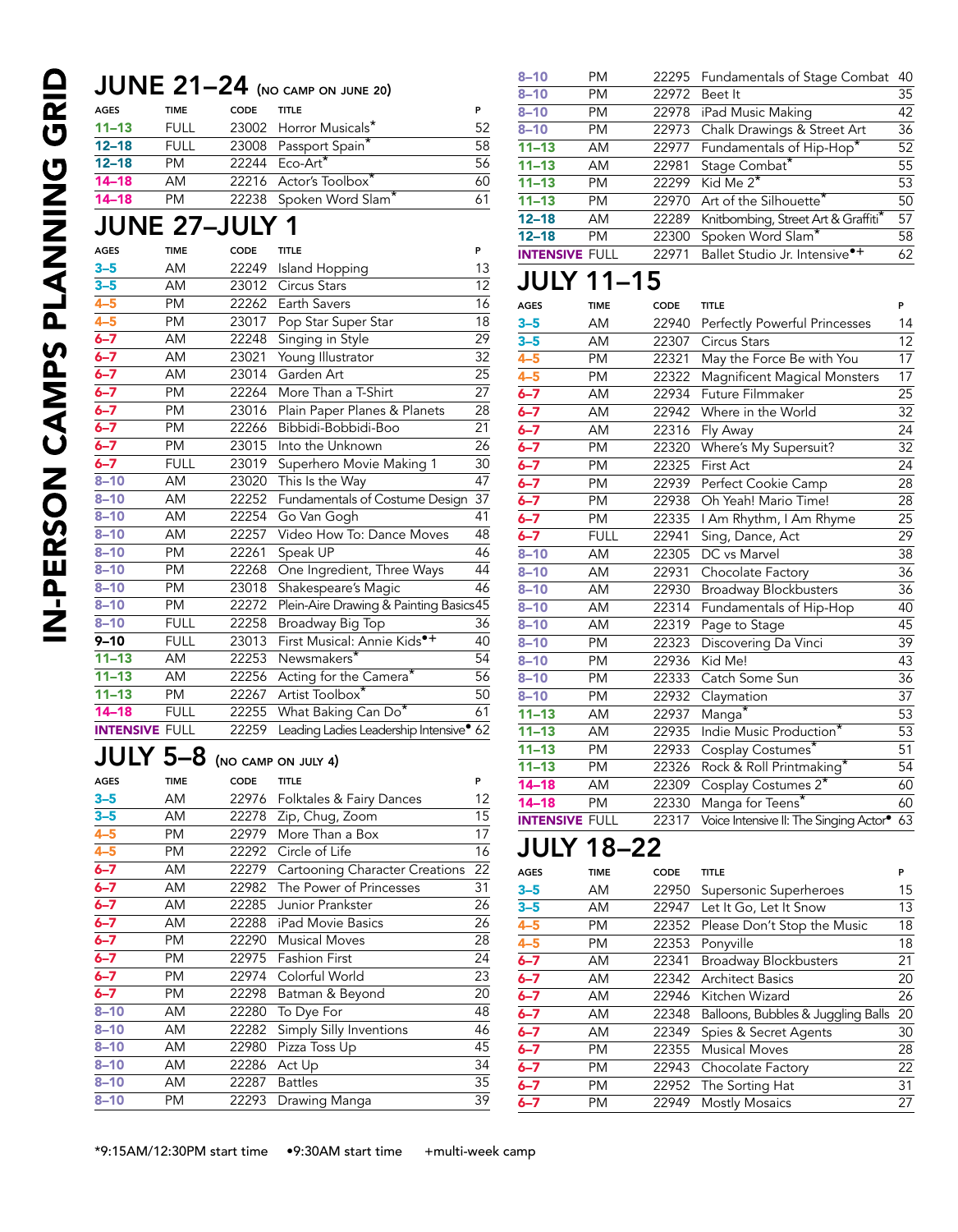| 6–7                   | PM                | 22364 | Legomation Basics                      | 26              |
|-----------------------|-------------------|-------|----------------------------------------|-----------------|
| $6 - 7$               | PM                | 22708 | Summer Chef at Dierbergs               | 30              |
| $8 - 10$              | AM                | 22339 | All Dolled Up                          | 34              |
| $8 - 10$              | AM                | 22344 | Hogwarts: The Journey Continues        | 42              |
| $8 - 10$              | AM                | 22346 | Dance, Dance, Dance                    | 38              |
| $8 - 10$              | AM                | 22347 | Animation                              | 34              |
| $8 - 10$              | AM                | 22707 | Breakfast Club at Dierbergs            | 35              |
| $8 - 10$              | AM                | 22944 | Comic Books & Graphic Novels           | 37              |
| $8 - 10$              | PM                | 22354 | Harry Pottery                          | 41              |
| $8 - 10$              | PM                | 22356 | Architect Explorer                     | 34              |
| $8 - 10$              | PM                | 22951 | The Art of Ta-Da                       | 47              |
| $8 - 10$              | PМ                | 22361 | Swiftie Songwriters                    | 47              |
| $8 - 10$              | <b>FULL</b>       | 22948 | Mad for Matilda                        | 43              |
| $11 - 13$             | AM                | 22350 | Songwriting Cafe <sup>*</sup>          | $\overline{55}$ |
| $11 - 13$             | PM                | 22362 | iPad Music Making*                     | 53              |
| $11 - 13$             | <b>FULL</b>       | 22945 | Fashion Challenge <sup>*</sup>         | 52              |
| $13 - 18$             | <b>FULL</b>       | 22336 | Youth Musical: Footloose <sup>®+</sup> | 59              |
|                       |                   |       |                                        |                 |
|                       | <b>JULY 25–29</b> |       |                                        |                 |
| <b>AGES</b>           | <b>TIME</b>       | CODE  | <b>TITLE</b>                           | P               |
| $3 - 5$               | AM                | 22964 | Sassafras Solutions                    | 14              |
| -5<br>3.              | AM                | 22963 | Peacemakers                            | 13              |
| $4 - 5$               | PM                | 22384 | St. Louis Makes ART!                   | 19              |
| $4 - 5$               | PM                | 22385 | Topsy Turvy Tales                      | 19              |
| $6 - 7$               | AM                | 22967 | Toy Around                             | $\overline{32}$ |
| $6 - 7$               | AM                | 22371 | <b>Legomation Basics</b>               | 26              |
| $6 - 7$               | AM                | 22374 | Taco Tuesday                           | 31              |
| $6 - 7$               | AM                | 22375 | Sing Change                            | 29              |
| $6 - 7$               | AM                | 22956 | Birdhouse & Fairy House Fun            | $\overline{21}$ |
| $6 - 7$               | PM                | 22969 | Young Artist Studio                    | 32              |
| $6 - 7$               | PM                | 22387 | Monster Experiments                    | 27              |
| $6 - 7$               | PM                | 22388 | C.O.C.A.D.R.E.A.M.                     | 21              |
| $6 - 7$               | PM                | 22968 | Wakanda & Me                           | 32              |
| $6 - 7$               | PM                | 22395 | iPad Movie Basics                      | 26              |
| $6 - 7$               | <b>FULL</b>       | 22955 | Best of Broadway                       | 21              |
| $8 - 10$              | AM                | 22958 | Haunted Video Production               | 41              |
| $8 - 10$              | AM                | 22376 | <b>Street Dance</b>                    | 47              |
| $8 - 10$              | AM                | 22377 | Wakanda & Me II                        | 48              |
| $8 - 10$              | AM                | 22966 | Stop Motion Animation                  | 47              |
| $8 - 10$              | AM                | 22962 | One Yard Creations                     | 45              |
| $8 - 10$              | AM                | 22383 | Stage Makeup                           | 46              |
| $8 - 10$              | PM                | 22390 | Feed the Mind                          | 39              |
| $8 - 10$              | PM                | 22953 | Act Up                                 | 34              |
| $8 - 10$              | PM                | 22959 | Lava & Lasers                          | 43              |
| $8 - 10$              | PM                | 22394 | Acting for the Camera                  | 34              |
| $8 - 10$              | PM                | 22397 | Wild About Art                         | 48              |
| $8 - 10$              | PM                | 22957 | Fashion Makeover                       | 39              |
| $8 - 10$              | <b>FULL</b>       | 22366 | Girls Rock                             | 40              |
| $11 - 13$             | AM                | 22960 | Mixed Media Studio*                    | 54              |
| $11 - 13$             | PM                | 22954 | Architect Studio*                      | 50              |
| $12 - 18$             | AM                | 22961 | Musical Marketing: Footloose*          | 57              |
| $12 - 18$             | PM                | 22965 | Stage Makeup 2*                        | 58              |
| $14 - 18$             | <b>FULL</b>       | 22367 | Musical Theatre Audition Studio*       | 60              |
| <b>INTENSIVE FULL</b> |                   | 22381 | Circus Intensive <sup>®</sup>          | 62              |
|                       |                   |       |                                        |                 |
| A I ICI ICT           | 4                 | Е     |                                        |                 |

| <b>AUGUST 1–5</b> |             |      |                               |    |  |  |
|-------------------|-------------|------|-------------------------------|----|--|--|
| <b>AGES</b>       | <b>TIME</b> | CODE | TITLE                         | P  |  |  |
| $3 - 5$           | AM          |      | 22896 Spellbound              | 14 |  |  |
| $3 - 5$           | AМ          |      | 22407 Purple Crayon Adventure | 14 |  |  |
|                   |             |      |                               |    |  |  |

| 4–5                   | РM          | 22418 | Wild Things at COCA                  | 19              |
|-----------------------|-------------|-------|--------------------------------------|-----------------|
| $4 - 5$               | <b>PM</b>   | 22419 | Sidekick Stars                       | 18              |
| $6 - 7$               | AM          | 22403 | Singing in Style                     | 29              |
| $6 - 7$               | AM          | 22899 | The Power of Princesses              | 31              |
| $6 - 7$               | AM          | 22889 | Colorful World                       | $\overline{23}$ |
| $6 - 7$               | AM          | 22892 | Footloose                            | 24              |
| $6 - 7$               | AM          | 22898 | Superhero(ine) Power                 | 30              |
| $6 - 7$               | <b>PM</b>   | 22416 | Circus Circus                        | 22              |
| $6 - 7$               | PM          | 22897 | Summer Chef                          | $\overline{30}$ |
| $6 - 7$               | <b>PM</b>   | 22887 | Cartooning Character Creations       | $\overline{22}$ |
| $6 - 7$               | <b>PM</b>   | 22427 | <b>Toon Town</b>                     | 31              |
| $6 - 7$               | <b>FULL</b> | 22886 | <b>Broadway Magic</b>                | $\overline{21}$ |
| $8 - 10$              | AM          | 22888 | Circus COCA                          | 37              |
| $8 - 10$              | AM          | 22894 | Kitchen Creative                     | $\overline{43}$ |
| $8 - 10$              | AM          | 22414 | Catch Some Sun                       | 36              |
| $8 - 10$              | <b>PM</b>   | 22891 | Demo Creation                        | 38              |
| $8 - 10$              | <b>PM</b>   | 22895 | Legomation                           | 43              |
| $8 - 10$              | PM          | 22893 | Footloose                            | 40              |
| $8 - 10$              | <b>PM</b>   | 22890 | DC vs Marvel                         | 38              |
| $8 - 10$              | <b>FULL</b> | 22401 | Musical Theatre Wizardry             | 44              |
| $12 - 18$             | AM          | 22413 | Footloose: Lobby Display*            | 56              |
| $12 - 18$             | PM          | 22421 | Radical 80's Art*                    | 58              |
| $14 - 18$             | <b>FULL</b> | 22406 | Short Film Showdown*                 | 60              |
| <b>INTENSIVE FULL</b> |             | 22415 | Theatre Design Intensive: Footloose* | 63              |
| <b>INTENSIVE FULL</b> |             | 22404 | Tap Intensive <sup>•</sup>           | 63              |
|                       |             |       |                                      |                 |

# AUGUST 8–12

| <b>AGES</b> | TIME      | CODE  | <b>TITLE</b>                         | P               |
|-------------|-----------|-------|--------------------------------------|-----------------|
| $3 - 5$     | AM        | 22924 | Jurassic Art                         | 13              |
| $3 - 5$     | AM        | 22920 | <b>Girl Power</b>                    | 13              |
| $4 - 5$     | <b>PM</b> | 22466 | Dreaming BIG                         | 16              |
| $4 - 5$     | <b>PM</b> | 22914 | <b>Ballet Stories</b>                | 16              |
| $6 - 7$     | AM        | 22912 | Addams Family Fun                    | 20              |
| $6 - 7$     | AM        | 22916 | COCA Comedy Club                     | 23              |
| $6 - 7$     | AM        | 22441 | <b>Legomation Basics</b>             | 26              |
| $6 - 7$     | AM        | 22443 | Draw, Paint, Print                   | 24              |
| $6 - 7$     | AM        | 22453 | Bibbidi-Bobbidi-Boo                  | $\overline{21}$ |
| $6 - 7$     | AM        | 22913 | Art Explosion                        | 20              |
| $6 - 7$     | PM        | 22460 | Circus Circus                        | 22              |
| $6 - 7$     | PM        | 22925 | Oh Yeah! Mario Time!                 | 28              |
| $6 - 7$     | <b>PM</b> | 22464 | Singing in Style                     | 29              |
| $6 - 7$     | PM        | 22917 | Creating Bluey                       | 23              |
| $6 - 7$     | PM        | 22926 | Once Upon a Kitchen                  | 28              |
| $6 - 7$     | <b>PM</b> | 22919 | <b>Fashion First</b>                 | 24              |
| $8 - 10$    | AM        | 22435 | Demo Creation                        | 38              |
| $8 - 10$    | AM        | 22923 | Illustration                         | 42              |
| $8 - 10$    | AM        | 22445 | <b>Health Moves</b>                  | 41              |
| $8 - 10$    | AM        | 22922 | Hogwarts: The Journey Continues      | 42              |
| $8 - 10$    | AM        | 22929 | Stage Makeup                         | 46              |
| $8 - 10$    | PM        | 22915 | <b>Broadway Believers</b>            | 36              |
| $8 - 10$    | <b>PM</b> | 22470 | Animation                            | 34              |
| $8 - 10$    | <b>PM</b> | 22928 | Printmania                           | 45              |
| $8 - 10$    | <b>PM</b> | 22475 | Fundamentals of Stage Combat         | 40              |
| $8 - 10$    | <b>PM</b> | 22927 | Plein-Aire Drawing & Painting Basics | 45              |
| $8 - 10$    | <b>PM</b> | 22478 | Video How To: Stage Makeup           | 48              |
| $11 - 13$   | AM        | 22428 | Circus Explorer*                     | 51              |
| $11 - 13$   | AM        | 22454 | Selfie Reimagined*                   | 55              |
| $11 - 13$   | PM        | 22471 | Stomp, Rhythm & Body Percussion*     | $\overline{55}$ |
| $11 - 13$   | <b>PM</b> | 22921 | Hallows & Horcruxes*                 | 52              |
|             |           |       |                                      |                 |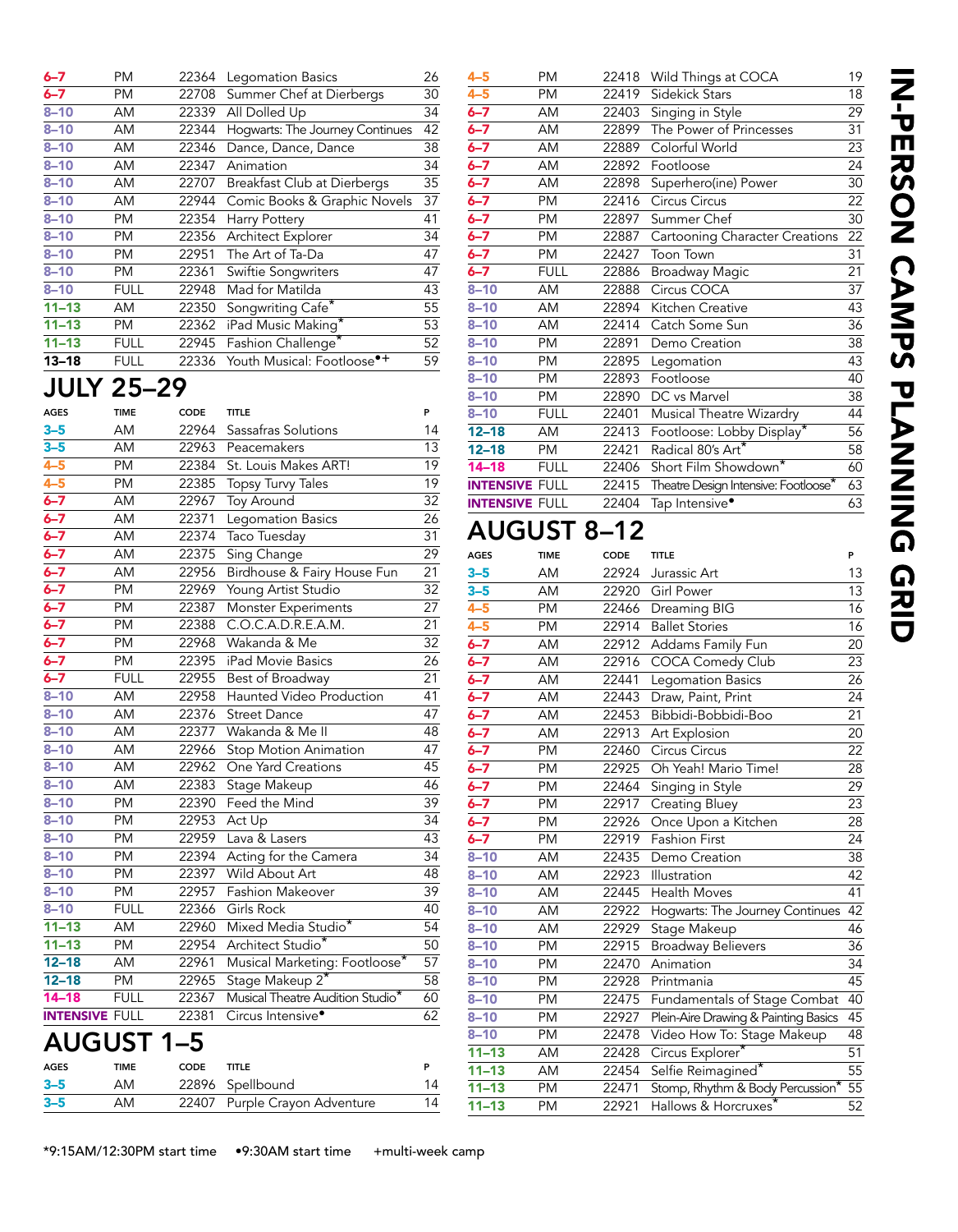# AUGUST 8–12

| $\check{ }$           | ---         |                     |                                                   |                 |
|-----------------------|-------------|---------------------|---------------------------------------------------|-----------------|
| <b>AGES</b>           | <b>TIME</b> | CODE                | <b>TITLE</b>                                      | P               |
| $12 - 18$             | AM          | 22458               | Thrift Store Fashion*                             | 59              |
| $12 - 18$             | <b>PM</b>   | 22918               | Fashion Blog <sup>*</sup>                         | 56              |
| <b>INTENSIVE FULL</b> |             | 22449               | Voice Intensive I: Personal Songbook <sup>®</sup> | 63              |
|                       |             | <b>AUGUST 15-19</b> |                                                   |                 |
| <b>AGES</b>           | <b>TIME</b> | CODE                | <b>TITLE</b>                                      | P               |
| $3 - 5$               | AM          | 22902               | Cookie Monster                                    | 12              |
| $3 - 5$               | AM          | 22911               | Under the Sea                                     | $\overline{15}$ |
| $4 - 5$               | PM          | 22494               | Magnificent Me                                    | 17              |
| $4 - 5$               | PM          | 22495               | Circle of Life                                    | $\overline{16}$ |
| $6 - 7$               | AM          | 22480               | Circus Circus                                     | $\overline{22}$ |
| $6 - 7$               | AM          | 22907               | Move It                                           | $\overline{27}$ |
| $6 - 7$               | AM          | 22910               | Third Dimension                                   | 31              |
| $6 - 7$               | PM          | 22909               | Things That Go Zoom                               | 31              |
| $6 - 7$               | PM          | 22905               | iPad Movie Basics                                 | $\overline{26}$ |
| $6 - 7$               | <b>PM</b>   | 22903               | Cooking with Color                                | 23              |
| $6 - 7$               | <b>FULL</b> | 22906               | Lullaby of Broadway                               | $\overline{27}$ |
| $8 - 10$              | AM          | 22483               | Songwriting                                       | 46              |
| $8 - 10$              | AM          | 22487               | iPad Movie Making                                 | 42              |
| $8 - 10$              | AM          | 22908               | Stage Makeup                                      | 46              |
| $8 - 10$              | PM          | 22901               | Circus COCA                                       | $\overline{37}$ |
| $8 - 10$              | PM          | 22498               | <b>Musical Moves</b>                              | 44              |
| $8 - 10$              | <b>PM</b>   | 22499               | Art Attack                                        | 35              |
| $8 - 10$              | <b>FULL</b> | 22482               | Movie Musicals                                    | 44              |
| $11 - 13$             | AM          | 22490               | Manga Go*                                         | 53              |
| $11 - 13$             | <b>PM</b>   | 22493               | All That Jazz*                                    | $\overline{50}$ |
| $12 - 18$             | AM          | 22900               | Altered Books*                                    | 56              |
| $12 - 18$             | PM          | 22904               | Cosplay Makeup*                                   | 56              |